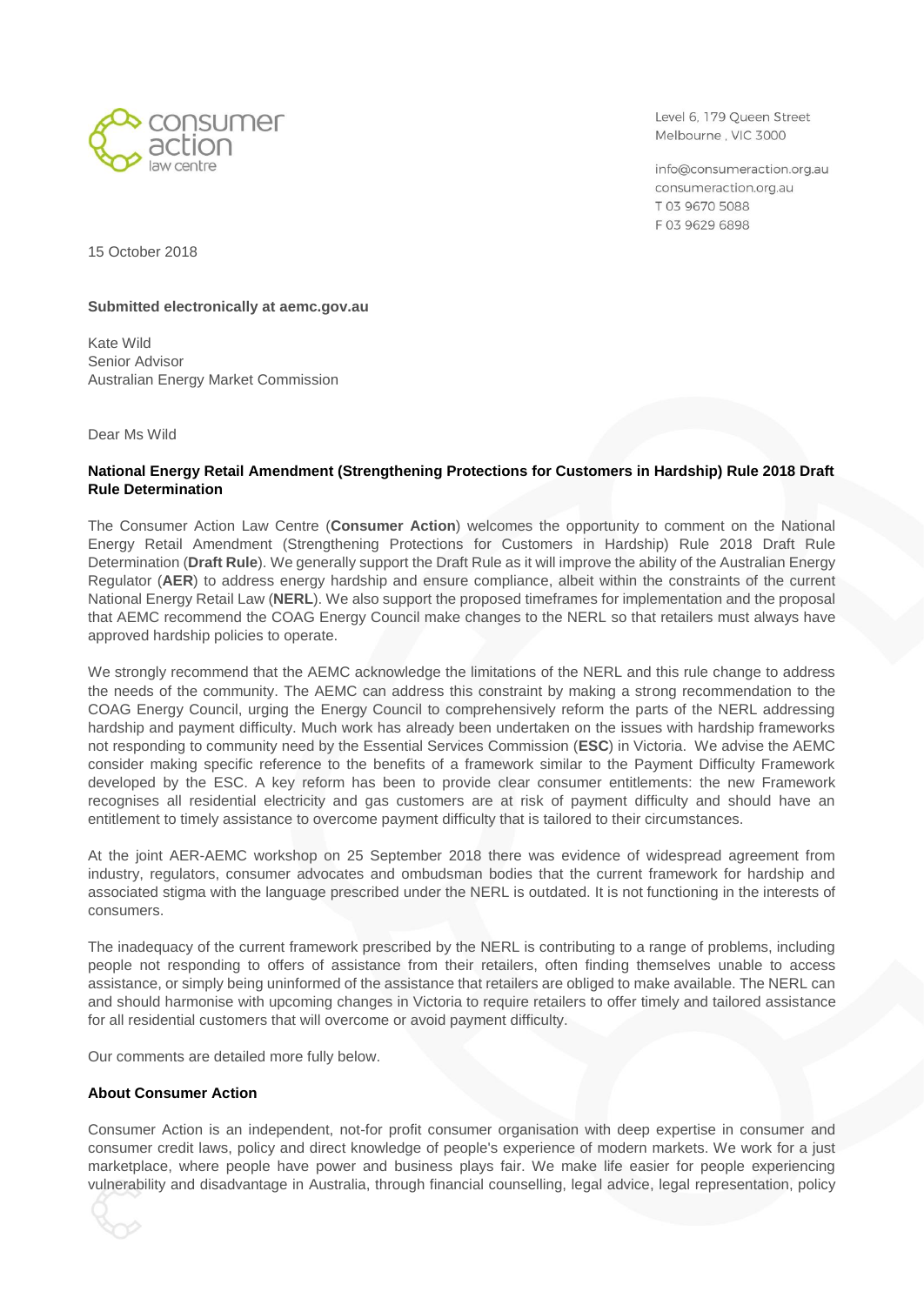work and campaigns. Based in Melbourne, our direct services assist Victorians and our advocacy supports a just market place for all Australians.

# **Draft Rule timelines**

-

Consumer Action considers it important that the changes proposed in the Draft Rule that will oblige energy retailers to effectively action the current law are implemented quickly. Inappropriate responses to payment difficulty can result in significant and unnecessary hardship for Australian households.<sup>1</sup> Quick and responsive reform will help households in payment difficulty avoid unnecessary hardship caused by breaches of the NERL that the AER cannot practically address.

As discussed below, we also support the AEMC recommending COAG Energy Council address a technical issue that could mean that new retailers operate without compliant hardship policies in place.

- We support the AEMC determining that the AER must publish the new guidelines by 1 April 2019.
- We support retailers with an existing approved policy being required to submit an updated hardship policy that is compliant with new AER guidelines no later than 1 June 2019.
- We support AEMC determining that new retailers must submit a hardship policy that complies with the AER's Hardship Guidelines within three months of being granted authorisation.

# **Recommendations to the COAG Energy Council**

We commend the AEMC for identifying a gap in the NERL (that is, that retailers are able to be authroised and operate without a hardship policy in place) and support the AEMC proposal to recommend a law change to address the issue. It is unacceptable that a household experiencing payment difficulty could find themselves in circumstances where their newly authorised retailer does not have measures in place to provide the assistance prescribed in law and rules. A law change to ensure a customer in payment difficulty with a new retailer can access the prescribed assistance will proactively prevent a household ending up in such circumstances.

We consider that the AEMC should also recommend the COAG Energy Council reform the law to address its limitations in protecting access for all Australians to essential energy services. Part of the discussion at the joint AER-AEMC workshop centred on the current issues of consumers rejecting the suggestion of assistance given stigma about the label associated with "hardship", or not knowing the need to use the specific terminology (advising they are in "hardship"), when calling their retailer. Such issues demonstrate that the NERL is not fit for purpose. We have seen these and many other payment difficulty issues raised by callers to the National Debt Helpline in Victoria. Issues with energy debt are the second most common issue raised behind credit cards, making up 12 percent of 11,146 financial counselling calls in the 2016-17 financial year.

We anticipate that the significant work undertaken by the ESC on the Payment Difficulty Framework which comprehensively consulted with consumer groups and retailers will overcome many of the issues with retailer assistance programs. The AEMC has heard from multiple consumer advocates throughout consultation towards the draft rule that there needs to be a change so that all community members are entitled to assistance. While the AEMC has decided that changing the definition of hardship is beyond the remit of both AEMC and AER, there is scope to make use of this feedback by recommending the COAG Energy Council implement a law change.

Given the feedback and evidence of consumer detriment we and other consumer advocates have provided throughout this process, we urge the AEMC to recommend to COAG Energy Council law reform. This will go a long way towards ensuring all residential customers have an entitlement to timely assistance to overcome payment difficulty that is tailored to their individual circumstances.

<sup>&</sup>lt;sup>1</sup> Consumer Action Law Centre, 2015. Heat or Eat; Households should not be forced to decide whether they heat or eat, available at[: https://consumeraction.org.au/wp-content/uploads/2015/08/Heat-or-Eat-Consumer-Action-Law-Centre.pdf](https://consumeraction.org.au/wp-content/uploads/2015/08/Heat-or-Eat-Consumer-Action-Law-Centre.pdf)